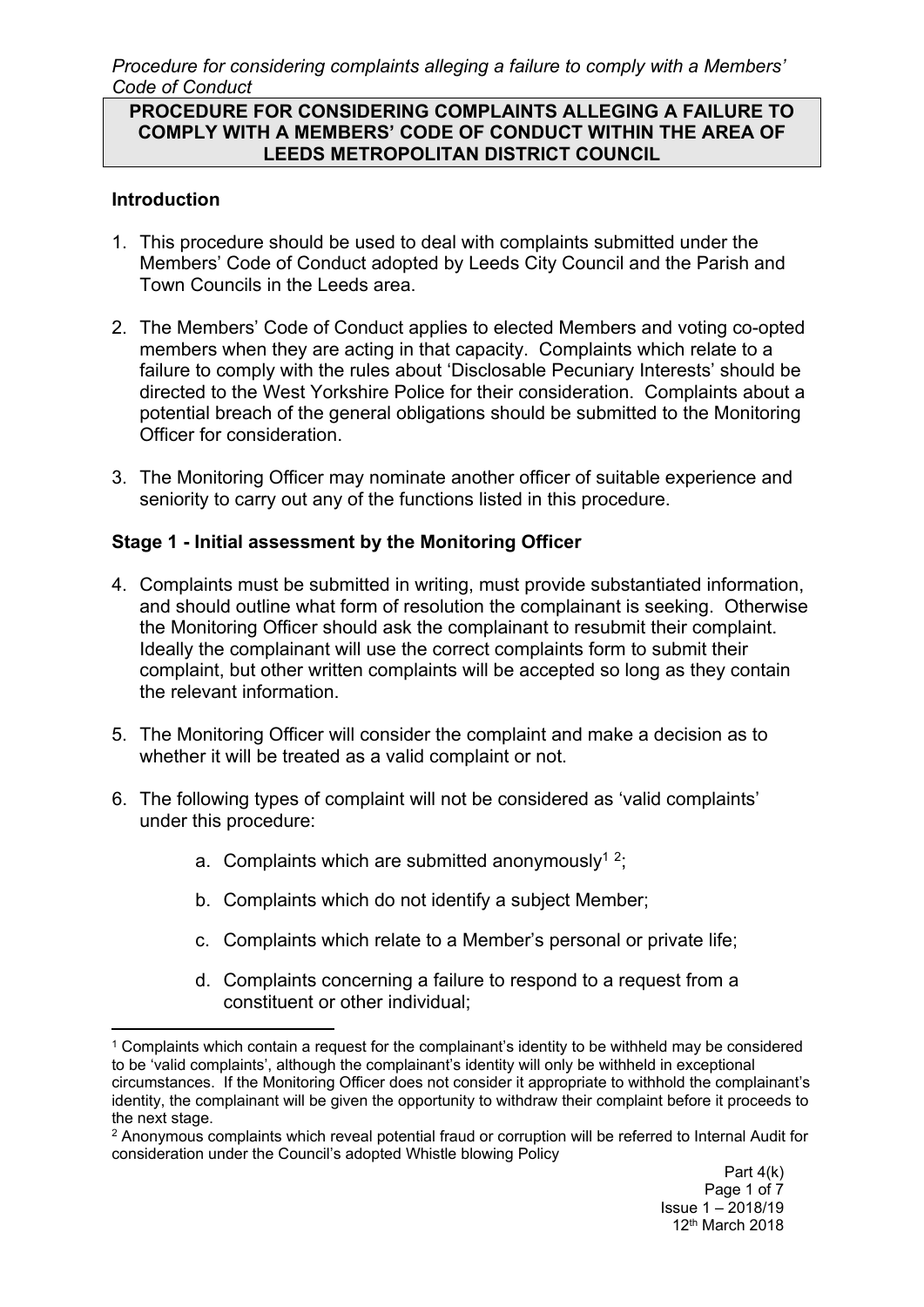- e. Complaints which relate to the alleged actions of employees of the Council or non-voting co-optees;
- f. Complaints which relate to a decision of an employee or a Committee;
- g. Complaints which relate to a person who is no longer a Member of the Council or which refer to alleged incidents before the person became a Member of the Council;
- h. Complaints which refer to alleged incidents which happened so long ago that there would be little benefit in taking action now;
- i. Complaints containing trivial allegations, or which appear to be simply malicious, politically motivated or tit-for-tat;
- j. Complaints regarding alleged behaviour which has already been the subject of an investigation or some form of action;
- k. Complaints which relate to an alleged failure to comply with the rules regarding 'Disclosable Pecuniary Interests'<sup>3</sup>;
- l. Complaints which do not relate to the Members' Code of Conduct.
- 7. In all cases where the complaint names a Member of a relevant authority, the Member will be notified of the complaint<sup>4</sup>. If the Monitoring Officer decides that the complaint is 'invalid', this notification is made for information only.
- 8. If the complaint relates to an employee or is a service related issue, the Monitoring Officer will refer the complaint to the relevant service in order for them to respond to the complainant directly.
- 9. In any case where the Monitoring Officer decides that the complaint is 'invalid', they will write to the complainant explaining why their complaint cannot be dealt with under this procedure. There is no appeal process for decisions taken by the Monitoring Officer at this stage.

## **Stage 2 - Informal resolution**

10.If, following initial assessment, the Monitoring Officer decides that the complaint should be treated as a 'valid complaint' they will write to the complainant and explain that the matter is to be referred to the subject Member for them to seek to resolve the issue in accordance with this procedure. The complainant will also be provided with an outline of the procedure for dealing with complaints against **Councillors** 

<sup>&</sup>lt;sup>3</sup> Such complaints will be redirected to the West Yorkshire Police, subject to the complainant's agreement.

<sup>4</sup> Information shared will include details of the complainant and their complaint. The Subject Member will receive this information as a data controller in their own right and all usual data protection controls will apply.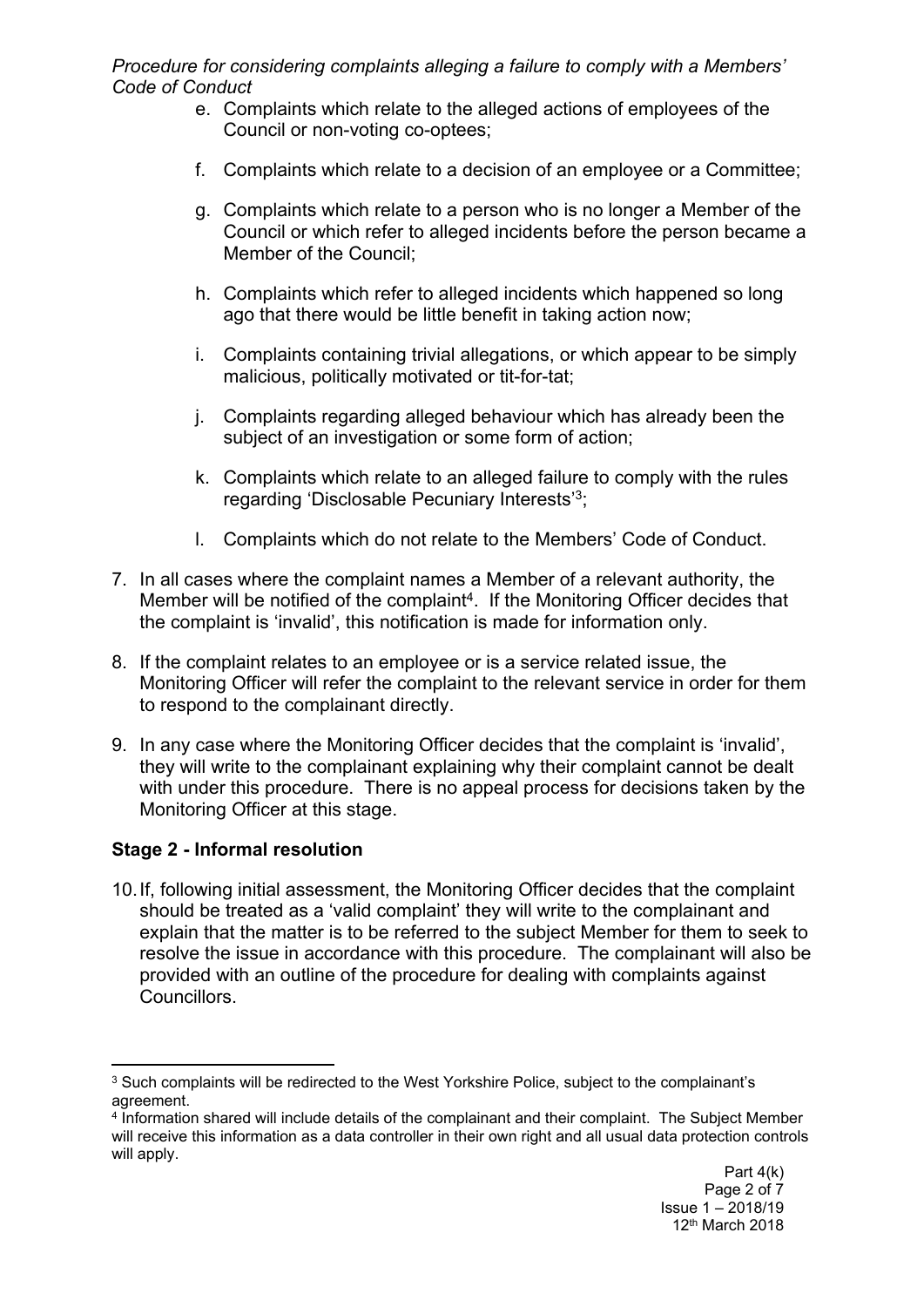- 11.At the same time the Monitoring Officer will refer the matter to the subject Member<sup>5</sup> and the relevant Group Whip<sup>6</sup> for their consideration. In this correspondence the Monitoring Officer will provide the subject Member with a reasonable timescale within which to attempt to resolve the complaint (usually this will be 28 days), and will provide the subject Member with the contact details for the Independent Person<sup>7</sup>.
- 12.Types of informal resolution might include:
	- a. An explanation by the subject Member of the circumstances surrounding the complaint;
	- b. An apology from the subject Member;
	- c. An agreement from the subject Member to attend relevant training or to take part in a mentoring process;
	- d. Offering to engage in a process of mediation or conciliation between the subject Member and the complainant; or
	- e. Any other action capable of resolving the complaint.
- 13.Before deciding upon a course of action the subject Member may seek guidance from a Group Whip, the Independent Person, and/or the Monitoring Officer. It may also be advisable to seek advice from the complainant to ascertain what form of informal resolution they would find acceptable, particularly if the form of resolution they have specified in their complaint is not possible.
- 14.The Independent Person is available to the subject Member to give them advice on the severity of the complaint and what form of resolution they would consider appropriate. Providing such guidance will not prevent the Independent Person from giving a view to the Standards and Conduct Committee about the complaint at a later stage.
- 15.At the end of the 28 day period the Monitoring Officer will, in consultation with the Chair of the Standards and Conduct Committee, seek to establish whether the subject Member (or Group Whip) has appropriately addressed matters which have been raised by the complainant.
- 16.Where the subject Member has appropriately addressed the matters raised there will be no further action taken in respect of the complaint and the Monitoring Officer will notify both the complainant and the subject Member of this decision.

<sup>5</sup> Information shared will include details of the complainant and their complaint. The Subject Member will receive this information as a data controller in their own right and all usual data protection controls will apply.

<sup>&</sup>lt;sup>6</sup> If the subject Member is the Group Whip, the complaint will be copied to his or her Group Leader. In the case of a Parish or Town Council without structured political groups, the Monitoring Officer could consider involving the Chairperson of the Council.

<sup>&</sup>lt;sup>7</sup> See Annex 1 for a summary of the role of the Independent Person.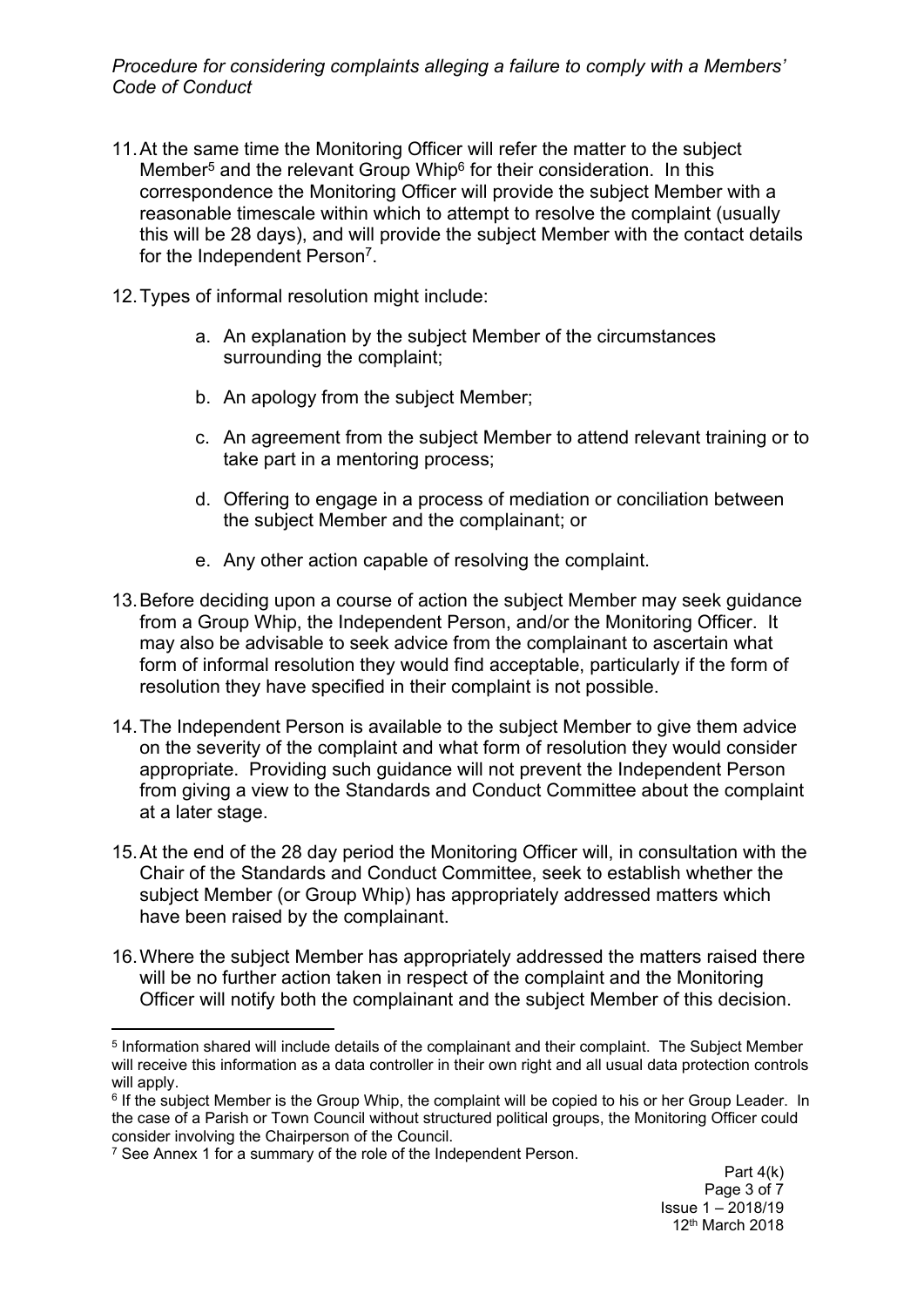- 17.Where it has not been possible to appropriately address matters, the complaint will be referred to the Standards and Conduct Committee for consideration. The Monitoring Officer will notify both the complainant and the subject Member of this decision, and will provide the subject Member with information regarding the Council's insurance arrangements (and how legal representation may be accessed).
- 18.There will be no appeal process for decisions taken by the Monitoring Officer and the Chair of the Standards and Conduct Committee at this stage.

## **Stage 3 – Standards and Conduct Committee**

- 19.The Monitoring Officer will commission a report for consideration by the Standards and Conduct Committee. This report will include readily obtainable information (such as minutes of meetings or Clerk's notes), a summary of the complaint and the efforts made to resolve the matter informally.
- 20.The Monitoring Officer must arrange for a meeting of the Standards and Conduct Committee (or the relevant Sub-Committee $8$ )<sup>9</sup> to be convened to consider the commissioned report of the complaint. Wherever possible the meeting will take place within 28 days of the report being finalised.
- 21.If the complaint relates to a Parish or Town Councillor, one of the co-opted Parish Members will be invited to attend the Committee meeting. The Parish Member will not be entitled to vote at the meeting, but will be entitled to speak at the discretion of the Chair.
- 22.The following people will also be invited to attend the Committee meeting:
	- a. The complainant;
	- b. The subject Member;
	- c. The Group Whip (if relevant); and
	- d. The Independent Person.
- 23.The Monitoring Officer will attend the meeting in order to advise the committee.
- 24.At the beginning of the meeting the Committee will be asked to consider whether the complaint should be considered in private in accordance with the provisions of Rule 10 of the Access to Information Procedure Rules relating to exempt

<sup>8</sup> Such Sub-Committee will be made up of three Members of the Standards and Conduct Committee, one of whom must be from the same political group as the subject Member (wherever possible), but not all of the Members will be from the same political group. The Chair will be elected from among the membership at the beginning of the meeting, but cannot be from the same political group as the subject Member.

<sup>9</sup> References to the Committee in rules 21 to 36 below shall be read as references to the Sub-Committee if such sub-committee has been appointed and is convened to hear the complaint.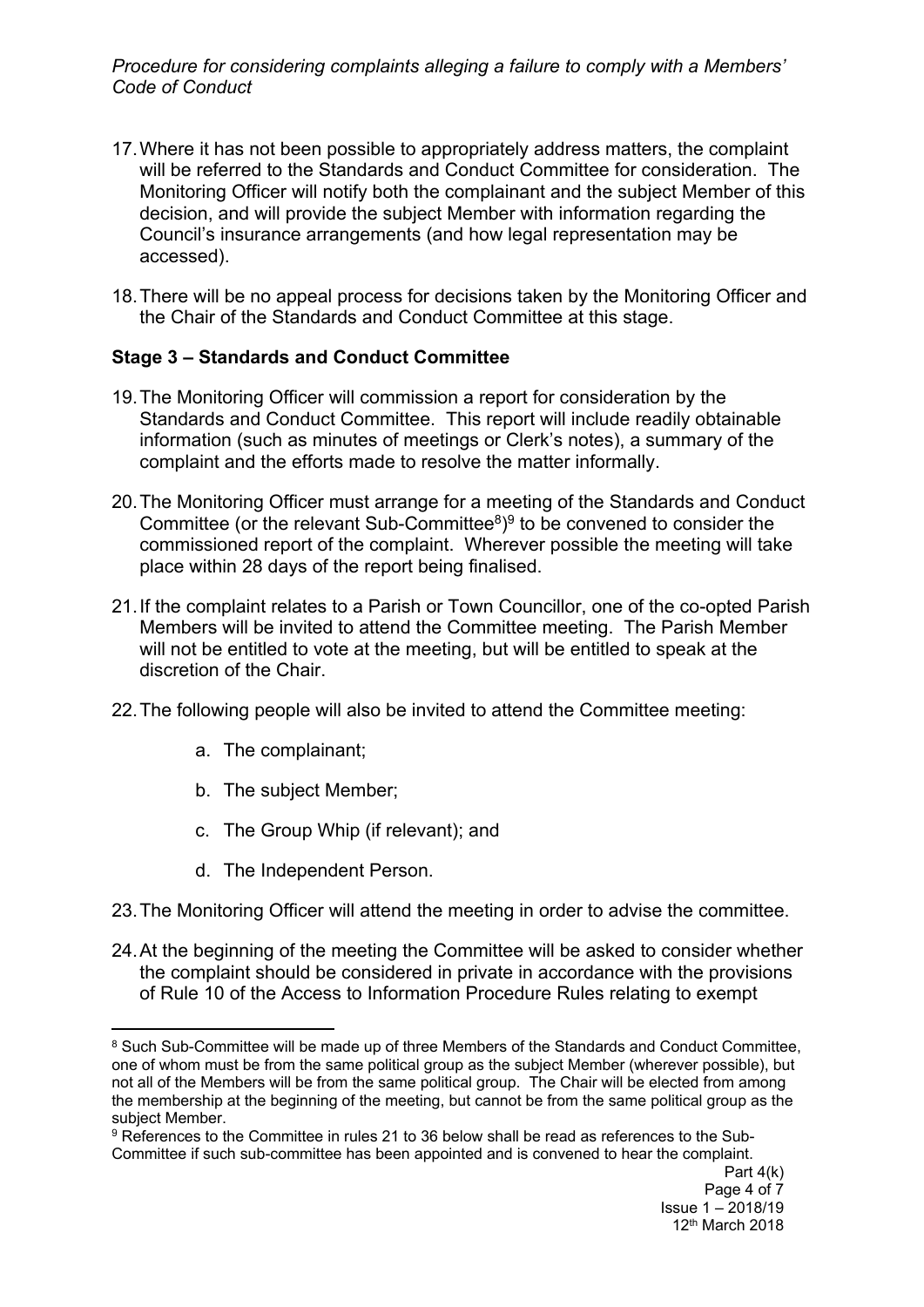information. If the meeting is to be held in private the press and public will be excluded<sup>10</sup>.

- 25.After initial consideration of the commissioned report, the Committee will take statements from the following parties (either in person or in written form if the person is unable to attend the meeting):
	- a. The complainant; and
	- b. The subject Member.
- 26.The Committee may also ask questions of anyone present at the meeting in order to reach a conclusion on the complaint.
- 27.Before reaching a final decision on the complaint, the Committee must seek, and take account of, the view of the Independent Person in relation to the complaint.
- 28.If the Committee is unable to reach a conclusion on the complaint on the basis of the information before it, it may adjourn the meeting and request that the Monitoring Officer seeks the further information required. However, when doing so the Committee should consider whether the information will be readily available to the Monitoring Officer.
- 29.Once the Committee is satisfied with the information before it, it must decide the following issues:
	- a. Whether the subject Member has failed to comply with the Members' Code of Conduct;
	- b. Whether further action is warranted; and
	- c. What form of action might be appropriate.
- 30.If the Committee concludes that, on the balance of probabilities, the subject Member did not fail to comply with the Members' Code of Conduct, this will conclude the complaints process. In such cases no further action will be taken in respect of the complaint, although the Committee may still wish to consider making a recommendation to the authority with a view to promoting and maintaining high standards of conduct in general. Such recommendations may include proposed changes to internal procedures and practices or training for Members in general.
- 31.If the Committee concludes that, on the balance of probabilities, the subject Member has failed to comply with the Members' Code of Conduct, the Committee must go on to consider whether action should be recommended in respect of the subject Member, and what form of action might be appropriate.

<sup>&</sup>lt;sup>10</sup> The Committee may invite people to remain in the meeting if it is considered that they could provide information relevant to the complaint.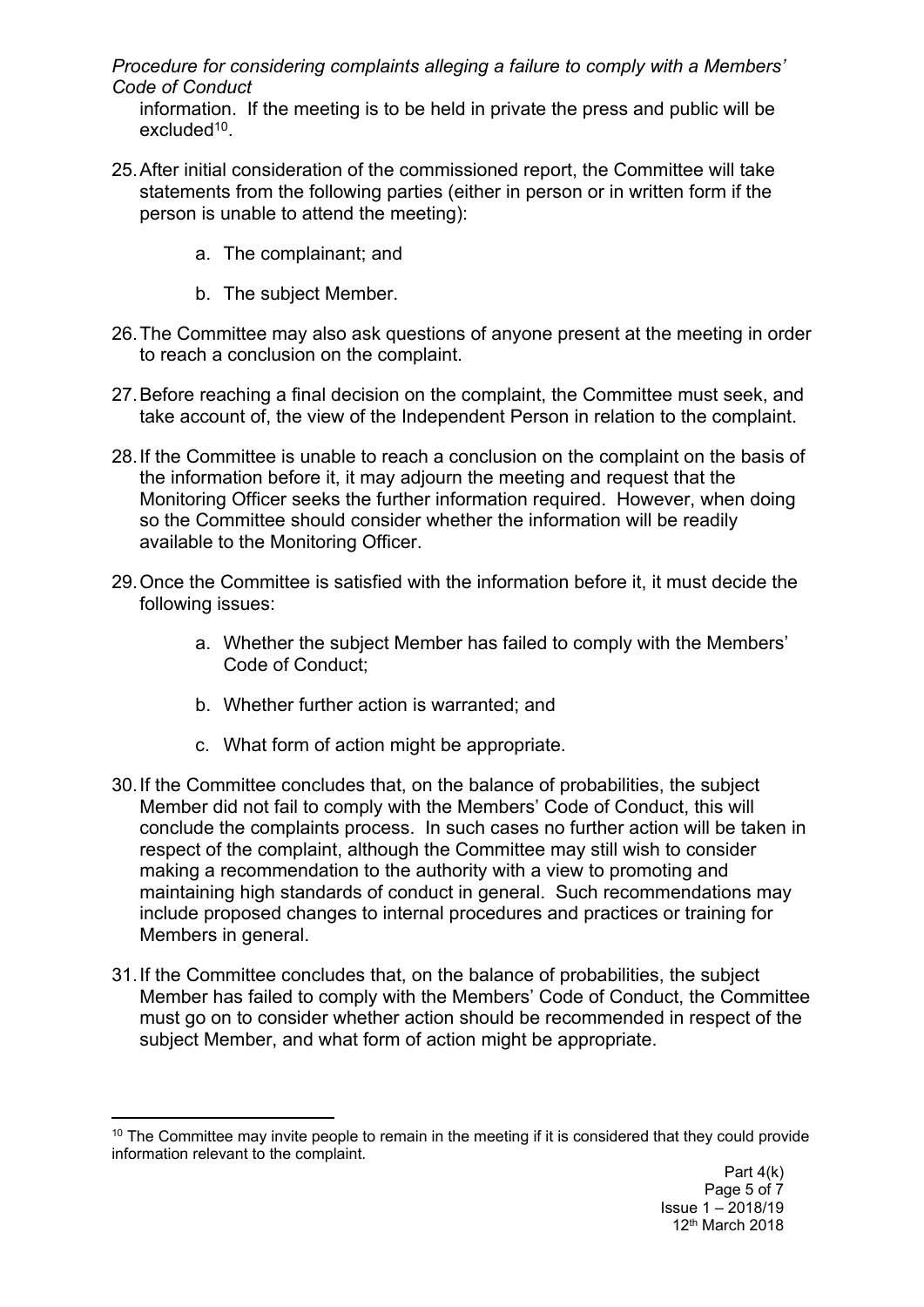32. The recommendations available to the Committee include<sup>11</sup> but are not limited to:

- a. A formal letter to the subject Member from the Chair of the Standards and Conduct Committee;
- b. Formal censure by a motion of full Council; or
- c. Removal by the authority of the Member from a relevant Committee(s) subject to statutory and constitutional requirements.
- 33.The Committee may make a recommendation in relation to one or more of the above sanctions to full Council or, if appropriate, the Town or Parish Council, the Group Whip or the Chair of the Standards and Conduct Committee. The Chair will confirm any such recommendations in writing within five working days of the Committee meeting.
- 34. The Committee may also make general recommendations to the authority<sup>12</sup> with a view to promoting and maintaining high standards of conduct within the authority. As stated above, such recommendations may include proposed changes to internal procedures and practices or training for Members in general. The Monitoring Officer will be responsible for communicating such recommendations to the relevant Committee or officer for consideration.
- 35.Within five working days of the meeting the Chair of the Committee will write to the complainant and the subject Member explaining the final decision of the Committee and detailing any recommendations made.
- 36.There will be no right of appeal against a decision of the Committee.

<sup>11</sup> The committee may not decide to disqualify or suspend the subject Member as a Councillor.

Part 4(k) Page 6 of 7 Issue 1 – 2018/19 12th March 2018 <sup>12</sup> Which shall be Leeds City Council and / or the Town or Parish Council concerned as appropriate